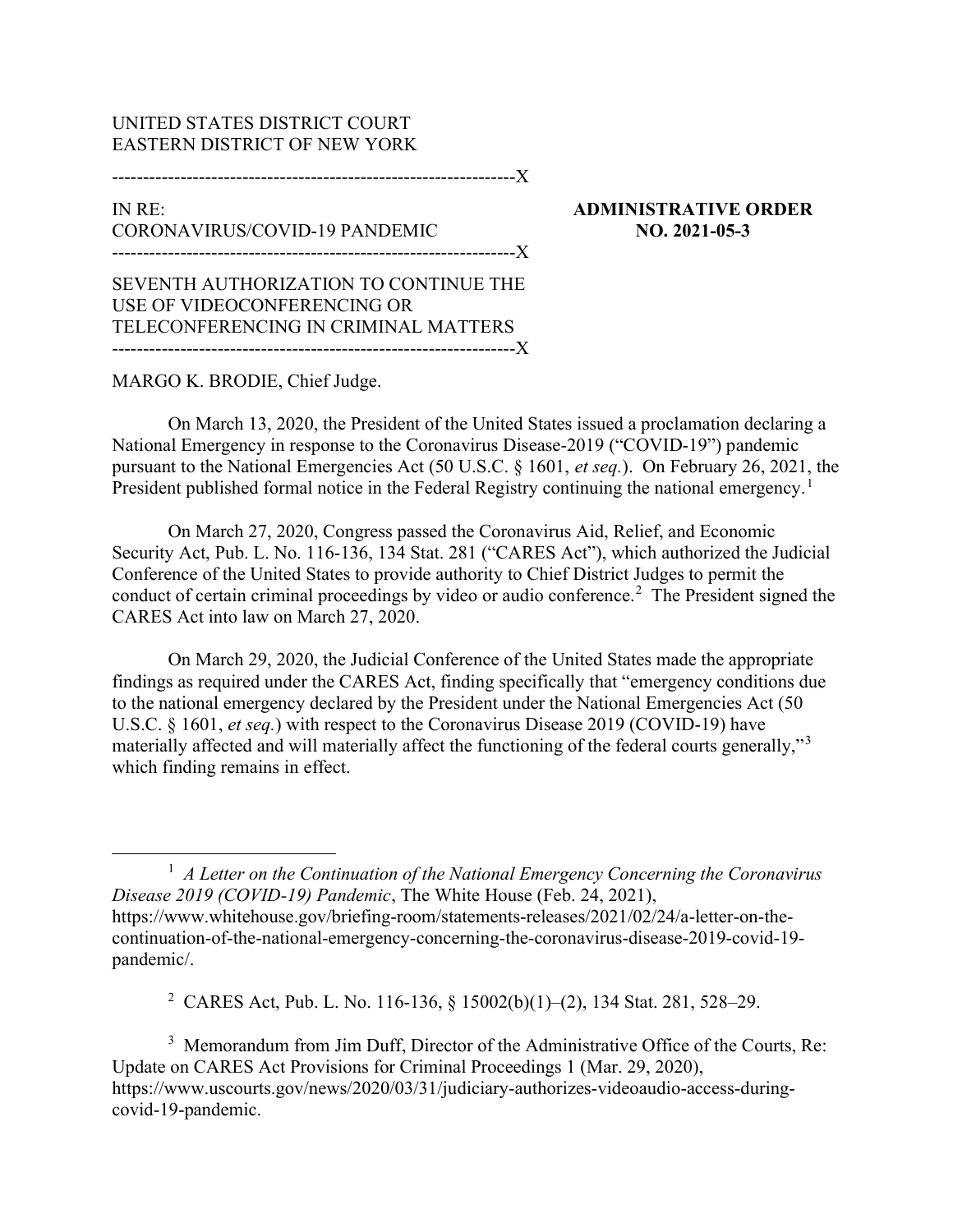On March 30, 2020, acting pursuant to § 15002(b) of the CARES Act and the authority granted by the Judicial Conference of the United States, this Court entered Administrative Order 2020-13, making certain findings and authorizing judges of this District to conduct proceedings remotely in accordance with the CARES Act.<sup>4</sup>

On June 25, 2020, and again on September 21, 2020, December 21, 2020, March 20, 2021, June 22, 2021, and September 18, 2021, and in light of the conditions then existing, this Court entered Administrative Orders 2020-13-1, 2020-13-2, 2020-13-3, 2021-05, 2021-05-1, and 2021-05-2, respectively, further authorizing judges of this District to conduct proceedings remotely in accordance with § 15002(b) of the CARES Act and the authority granted by the Judicial Conference of the United States.<sup>5</sup> By law, Administrative Order 2021-05-2 will expire on December 18, 2021.

On July 27, 2021, the Centers for Disease Control ("CDC") issued updated public health recommendations for fully vaccinated individuals in light of the increased circulation of the Delta variant of the coronavirus in the United States.<sup>6</sup> The CDC added a recommendation for fully vaccinated individuals to wear a mask in public indoor settings in areas of "substantial or high transmission."<sup>7</sup> The CDC notes that "[f]ully vaccinated people who do become infected can transmit it to others."<sup>8</sup> The CDC concluded that "fully vaccinated people can further reduce their

 $<sup>4</sup>$  Use of Videoconferencing or Telephone Conferencing in Criminal Matters,</sup> Administrative Order No. 2020-13 (Mar. 30, 2020).

<sup>5</sup> See Authorization to Continue the Use of Videoconferencing or Telephone Conferencing in Criminal Matters, Administrative Order No. 20-13-1 (June 25, 2020); Second Authorization to Continue the Use of Videoconferencing or Telephone Conferencing in Criminal Matters, Administrative Order No. 20-13-2 (Sept. 21, 2020); Third Authorization to Continue the Use of Videoconferencing or Telephone Conferencing in Criminal Matters, Administrative Order No. 20-13-3 (Dec. 21, 2020); Fourth Authorization to Continue the Use of Videoconferencing or Teleconferencing in Criminal Matters, Administrative Order No. 2021-05 (Mar. 20, 2021); Fifth Authorization to Continue the Use of Videoconferencing or Teleconferencing in Criminal Matters, Administrative Order No. 2021-05-1 (June 22, 2021); Sixth Authorization to Continue the Use of Videoconferencing or Teleconferencing in Criminal Matters, Administrative Order No. 2021-05-2 (Sept. 18, 2021).

 $6$  Interim Public Health Recommendations for Fully Vaccinated People, Ctrs. for Disease Control (last updated Nov. 19, 2021), https://www.cdc.gov/coronavirus/2019 ncov/vaccines/fully-vaccinated-guidance.html.

 $^7$  Id.

8 Id.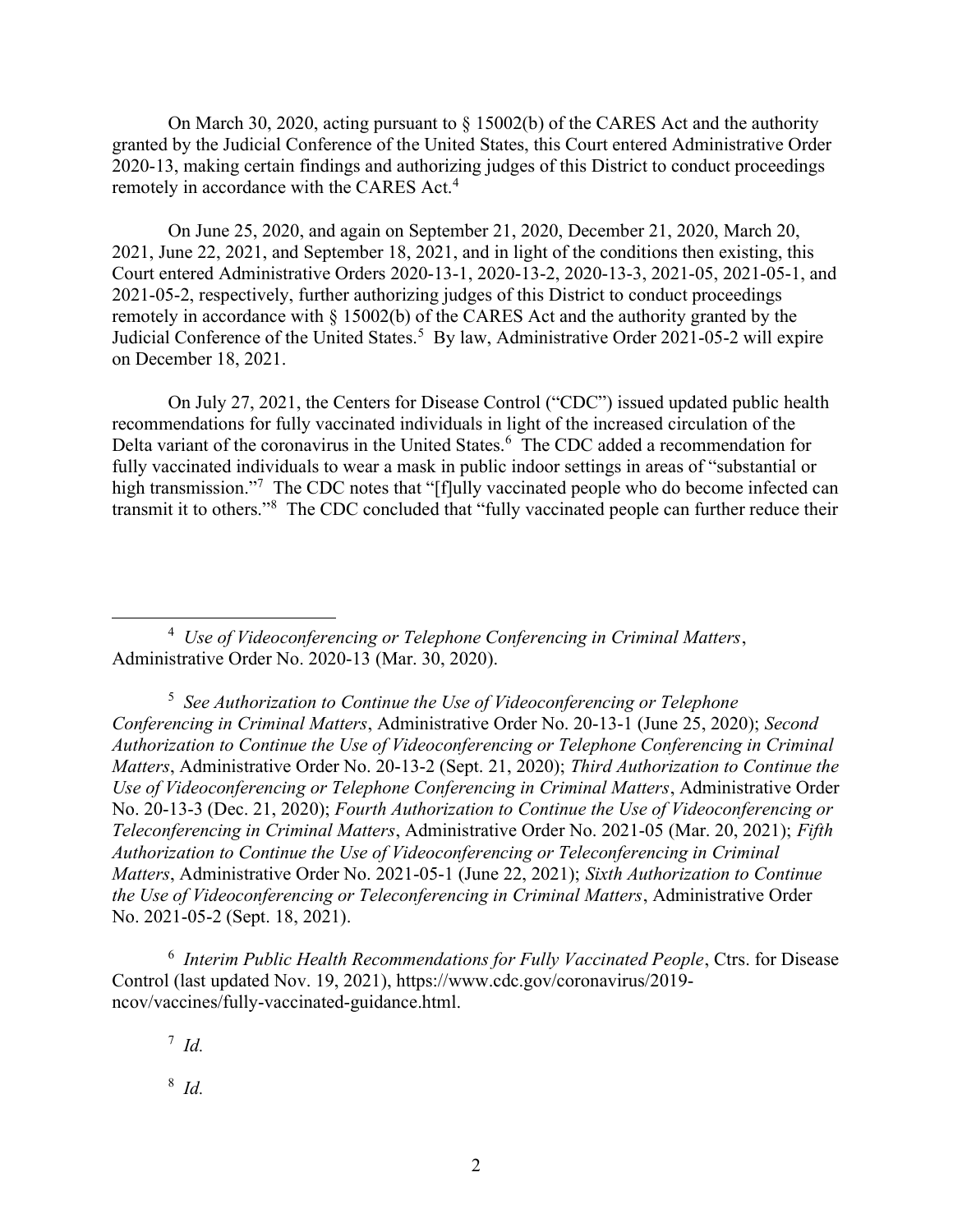risk of becoming infected with SARS-CoV-2 and transmitting it to others by wearing a mask indoors in public in areas of substantial or high community transmission."<sup>9</sup>

Currently, the community transmission rate in all counties comprising the Eastern District is considered "high."<sup>10</sup>

Pursuant to the CARES Act and Administrative Order 2021-05-2, I have reviewed the need to continue for a seventh time the authorization to conduct proceedings remotely. I find that since the issuance of Administrative Order 2021-05-2, the public health crisis has caused, is causing, and is expected to continue to cause disruption throughout this District, and to the functioning of the courts within this District.

While the number of cases in this District has fluctuated over the course of the COVID-19 pandemic, the number of active cases has risen significantly in recent weeks, particularly in areas with lower vaccination rates, in part due to the presence of more transmissible variants, such as the Delta variant.<sup>11</sup> Although vaccines are now widely available and significant portions of the populations in the counties comprising the District have received the vaccine, many people, including some court employees, have not been vaccinated,  $12$  and a significant percentage of vaccinated individuals may soon have waning immunity and be susceptible to infection.<sup>13</sup> In addition, at the Metropolitan Detention Center in Brooklyn, where most of the District's defendants are detained, it appears that almost half of the inmates have not been

 $9$  Id.

<sup>10</sup> COVID-19 Integrated County View, Ctrs. for Disease Control (last visited Dec. 16, 2021), https://covid.cdc.gov/covid-data-tracker/#county-view.

<sup>11</sup> Tracking Coronavirus in New York: Latest Map and Case Count, N.Y. Times, https://www.nytimes.com/interactive/2021/us/new-york-covid-cases.html (last updated Dec. 16, 2021).

 $12$  The CDC has confirmed that "COVID-19 vaccines are effective at helping protect against severe disease and death from the virus that causes COVID-19, including known variants currently circulating (e.g., Delta variant)." Key Things to Know About COVID-19 Vaccines, Ctrs. for Disease Control, https://www.cdc.gov/coronavirus/2019-ncov/vaccines /keythingstoknow.html (last updated Nov. 30, 2021). Accordingly, the Court adopted a policy requiring that all employees be vaccinated unless they can demonstrate a valid medical or religious exemption. The vaccine mandate becomes effective January 1, 2022.

<sup>13</sup> Although 70.5% of New York State's population is fully vaccinated, see Vaccination Progress to Date, Health.ny.gov, https://coronavirus.health.ny.gov/vaccination-progress-date (last visited Dec. 16, 2021), percentages in some of the counties in the District are lower, see id. (reflecting that 64.2% of the population in Kings County, 66.8% of the population in Richmond County, and 69.7% of the population in Suffolk County are fully vaccinated).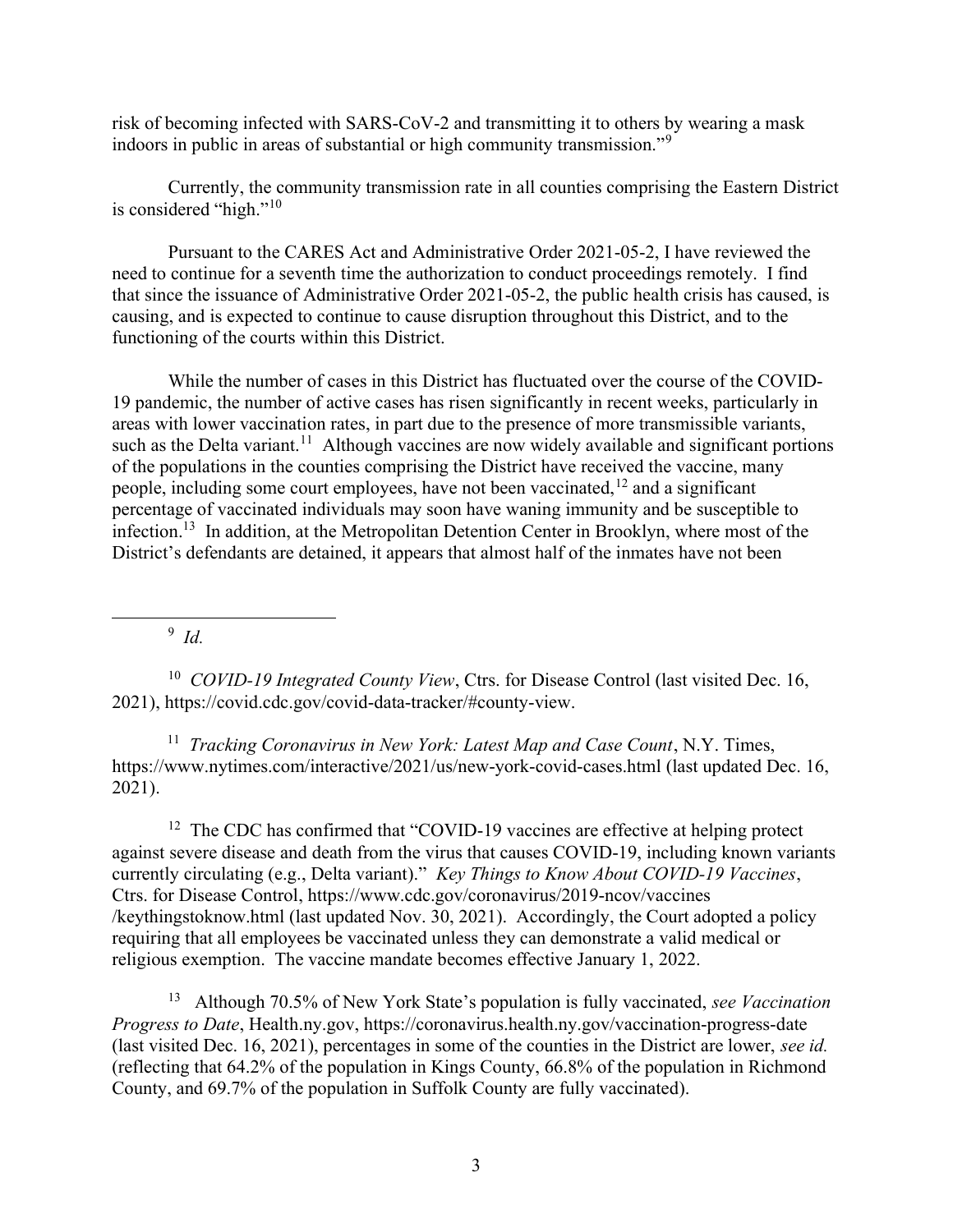vaccinated,<sup>14</sup> and operational restrictions, including quarantining and isolation of detainees, and limitations on the movement of detainees within the facility and to and from court, remain in place and continue to constrain the court's ability to conduct in-person criminal proceedings. In addition, several judges, court staff, and attorneys, including those at the United States Attorney's Office for the Eastern District of New York and the Federal Defenders of New York, continue to work remotely, and many defendants, members of the public, and others continue to limit their travel or are unable to come to the courthouse because they are at higher risk for contracting COVID-19, and the CDC and other public health authorities continue to advise taking precautions to reduce the possibility of exposure to COVID-19, particularly for those who are not fully vaccinated or are immunocompromised.

In addition, because the vaccination status of attorneys, jurors, members of the media, members of the public, and others in the courthouse may not be known, health and safety protocols, including mask and social distancing requirements, remain in place in the public spaces of the courthouse. The need to maintain appropriate protocols also necessarily restricts the Court's ability to resume conducting all criminal proceedings in person. For all of these reasons, continued vigilance with mitigation strategies remains important, as does continued monitoring of the effectiveness of the vaccines against current and future variants, such as the new Omicron variant.

Based on these circumstances, among others, in-person proceedings in this District must continue to be limited to avoid seriously jeopardizing the public health and safety of in-court participants and others with whom they may have contact.<sup>15</sup> As such, it is necessary for the judges in this District to be able to continue to conduct proceedings remotely, by videoconference or teleconference, except as allowed by Administrative Order 2020-26, as amended by Administrative Orders 2020-26-1, 2021-04, and 2021-04-1.

<sup>&</sup>lt;sup>14</sup> MDC Brooklyn, Fed. Bureau of Prisons, https://www.bop.gov/locations/institutions /bro/ (last visited Dec. 16, 2021) (reflecting inmate population of 1,618); Report from the Bureau of Prisons Pursuant to Admin. Order 2020-14, at 1 & n.1 (Dec. 14, 2021), https://www.nyed.uscourts.gov/covid-19 (stating that 882 inmates (about 54% percent) have been vaccinated as of December 14, 2021, not including inmates vaccinated at another institution or prior to incarceration).

<sup>&</sup>lt;sup>15</sup> Pursuant to Administrative Order 2020-26, as amended by Administrative Orders 2020-26-1, 2021-04, and 2021-04-1, and as recently extended by Administrative Order 2021-04- 9, and for the reasons stated therein, this Court has suspended through December 31, 2021, inperson proceedings other than criminal and civil jury selections, trials, and bench trials; the selections of new grand juries and replacement grand jurors; and criminal hearings, conferences, sentencings, and change of plea hearings. In-person proceedings that remain suspended pursuant to Administrative Order 2020-26, as amended, include all civil proceedings other than those mentioned, as well as arraignments, detention hearings, preliminary hearings, and pre-indictment proceedings.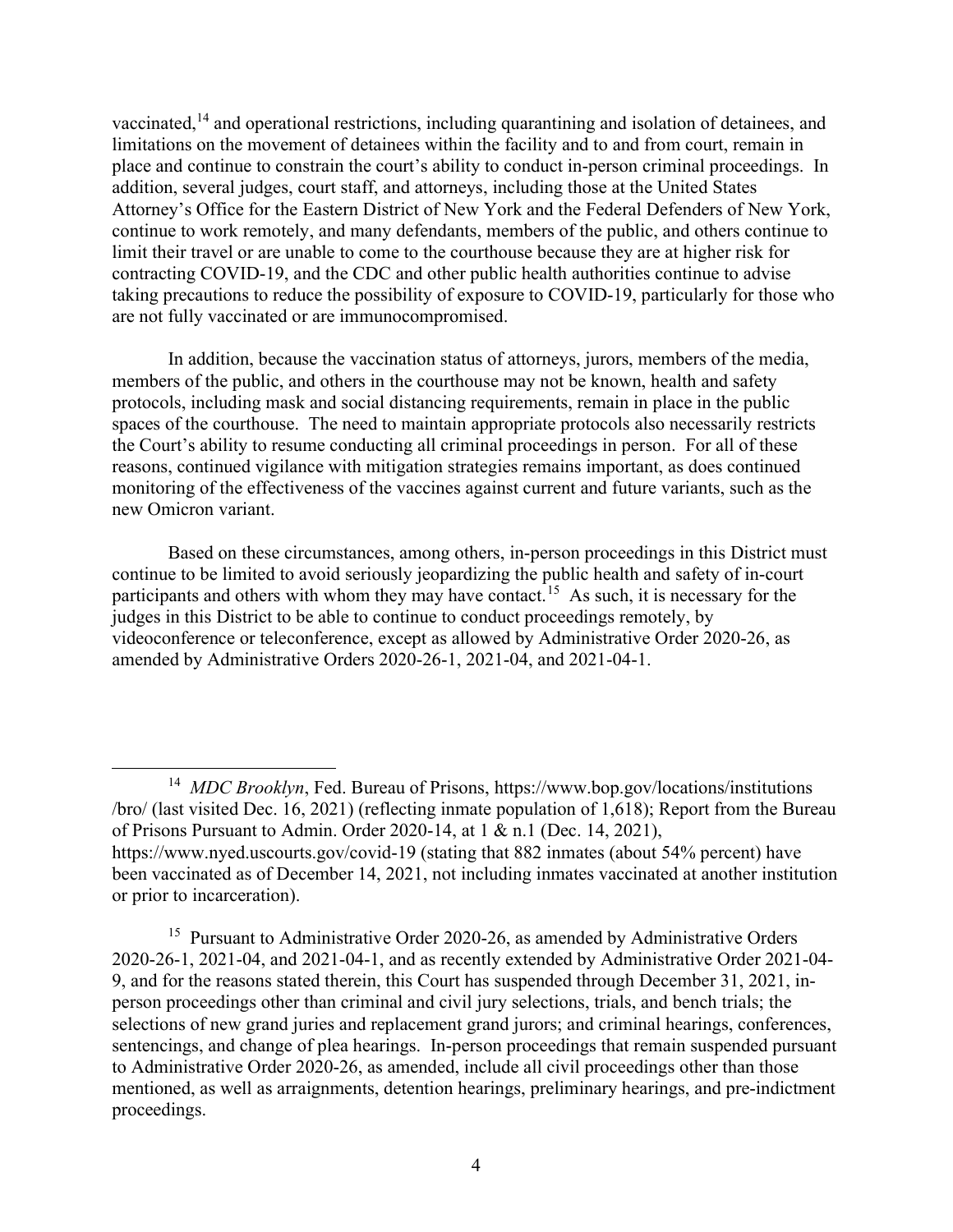The undersigned, as Chief Judge of this Court, hereby concludes that it remains necessary to invoke the provisions of the CARES Act for an additional ninety (90) days, commencing on December 18, 2021, when the period authorized in Administrative Order 2021-05-2 expires.

Thus, pursuant to the authority granted under  $\S$  15002(b)(1) of the CARES Act, I hereby authorize judges in this District, with the consent of the defendant or the juvenile after consultation with counsel, to continue to use videoconferencing, or teleconferencing if videoconferencing is not reasonably available for use, for the following events:

- (A) Detention hearings under section 3142 of title 18, United States Code.
- (B) Initial appearances under Rule 5 of the Federal Rules of Criminal Procedure.
- (C) Preliminary hearings under Rule 5.1 of the Federal Rules of Criminal Procedure.
- (D) Waivers of indictment under Rule 7(b) of the Federal Rules of Criminal Procedure.
- (E) Arraignments under Rule 10 of the Federal Rules of Criminal Procedure.
- (F) Probation and supervised release revocation proceedings under Rule 32.1 of the Federal Rules of Criminal Procedure.
- (G) Pretrial release revocation proceedings under section 3148 of title 18, United States Code.
- (H) Appearances under Rule 40 of the Federal Rules of Criminal Procedure.
- (I) Misdemeanor pleas and sentencings as described in Rule 43(b)(2) of the Federal Rules of Criminal Procedure.
- (J) Proceedings under chapter 403 of title 18, United States Code (commonly known as the "Federal Juvenile Delinquency Act"), except for contested transfer hearings and juvenile delinquency adjudication or trial proceedings.

Pursuant to  $\S 15002(b)(2)$  of the CARES Act, I further specifically find that felony pleas under Rule 11 of the Federal Rules of Criminal Procedure and felony sentencings under Rule 32 of the Federal Rules of Criminal Procedure should continue to be held remotely to the maximum extent possible. As a result, if judges in individual cases find, for specific reasons, that felony pleas or sentencings in those cases cannot be further delayed without serious harm to the interests of justice, judges may, with the consent of the defendant or the juvenile after consultation with counsel, conduct those proceedings by videoconference, or by teleconference if videoconferencing is not reasonably available. This authority extends to equivalent plea, sentencing, or disposition proceedings under 18 U.S.C. § 403 (commonly referred to as the "Federal Juvenile Delinquency Act").